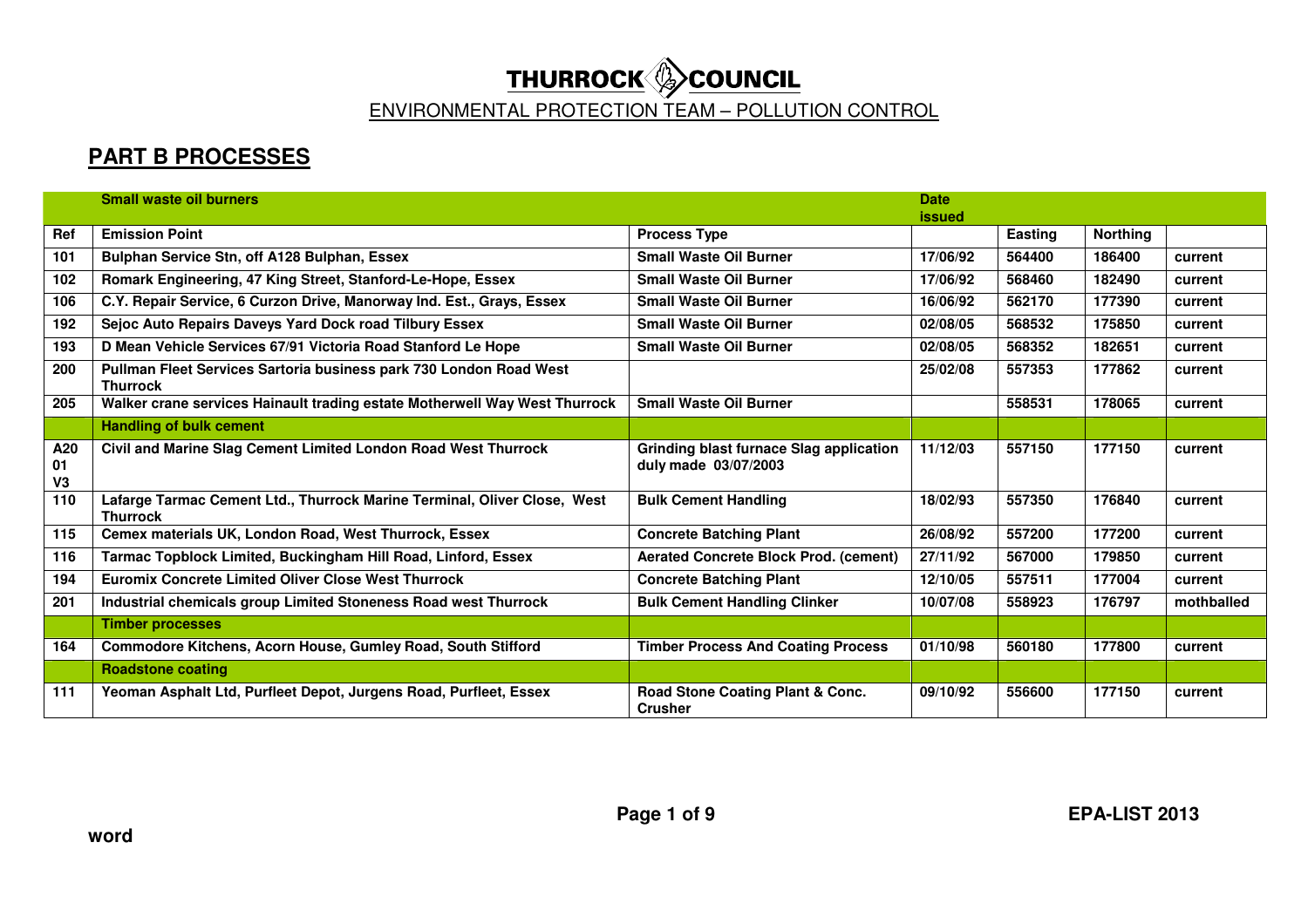# **THURROCK COUNCIL**<br>ENVIRONMENTAL PROTECTION TEAM – POLLUTION CONTROL

|     | <b>Crushing and screening</b>                                                             |                                                  |          |        |        |         |
|-----|-------------------------------------------------------------------------------------------|--------------------------------------------------|----------|--------|--------|---------|
| 122 | Geo. Killoughery Ltd, Botany Quarry, Beacon Hill, Ind. Est., Purfleet, Essex              | <b>Concrete Crushing &amp; Screening</b>         | 26/02/93 | 555720 | 178200 | current |
| 159 | Geo. Killoughery Ltd, Botany Quarry, Beacon Hill Ind. Est., Purfleet                      | <b>Mobile Plant - Concrete Crusher</b>           | 21/02/98 | 555720 | 178200 | current |
| 160 | Geo. Killoughery Ltd, Botany Quarry, Beacon Hill Ind. Est., Purfleet                      | <b>Mobile Plant - Concrete Crusher</b>           | 04/03/98 | 555720 | 178200 | current |
| 161 | Geo. Killoughery Ltd, Botany Quarry, Beacon Hill Ind. Est., Purfleet                      | <b>Mobile Plant - Concrete Crusher</b>           | 04/03/98 | 555720 | 178200 | current |
| 167 | Clearserve Ltd, Rainbow Shaw Quarry, Holford Road, Linford                                | <b>Quarry Process - Concrete Crusher</b>         | 13/09/98 | 566750 | 180400 | current |
| 169 | Geo. Killoughery Ltd, Botany Quarry, Beacon Hill Ind. Est., Purfleet                      | <b>Mobile Plant - Concrete Crusher</b>           | 05/11/98 | 555720 | 178200 | current |
| 180 | Geo. Killoughery Ltd, Botany Quarry, Beacon Hill Ind. Est., Purfleet                      | <b>Mobile Plant - Concrete Crusher</b>           | 28/01/02 | 555720 | 178200 | current |
| 183 | Geo. Killoughery Ltd, Botany Quarry, Beacon Hill Ind. Est., Purfleet                      | <b>Mobile Plant - Concrete Crusher</b>           | 20/05/02 | 555720 | 178200 | current |
| 188 | Clearserve limited, Rainbow Shaw Quarry, Holford Road, Linford                            | <b>Quarry Process Mobile concrete</b><br>crusher | 21/04/04 | 566750 | 180400 | current |
| 199 | S Walsh and Sons Limited East Horndon Hall Business Park Tilbury Road<br><b>Brentwood</b> | <b>Mobile concrete Crusher</b>                   | 06/10/06 | 564560 | 178456 | current |
| 206 | Seales Road haulage limited 7A Juliette Way Purfleet Industrial park                      | <b>Mobile concrete Crusher</b>                   | 09/10/12 |        |        | current |

|     | Coating of metal and plastic                              |                              |             |                |                 |         |
|-----|-----------------------------------------------------------|------------------------------|-------------|----------------|-----------------|---------|
| 135 | Calor Gas Ltd, Manorway, Coryton, Stanford-Le-Hope, Essex | <b>Paint Coating Process</b> | 21/09/93    | 572530         | 183050          | current |
|     |                                                           |                              |             |                |                 |         |
|     |                                                           |                              |             |                |                 |         |
| Ref | <b>Emission Point</b>                                     | <b>Process Type</b>          | Date issued | <b>Easting</b> | <b>Northing</b> |         |
|     | <b>Vegetable matter</b>                                   |                              |             |                |                 |         |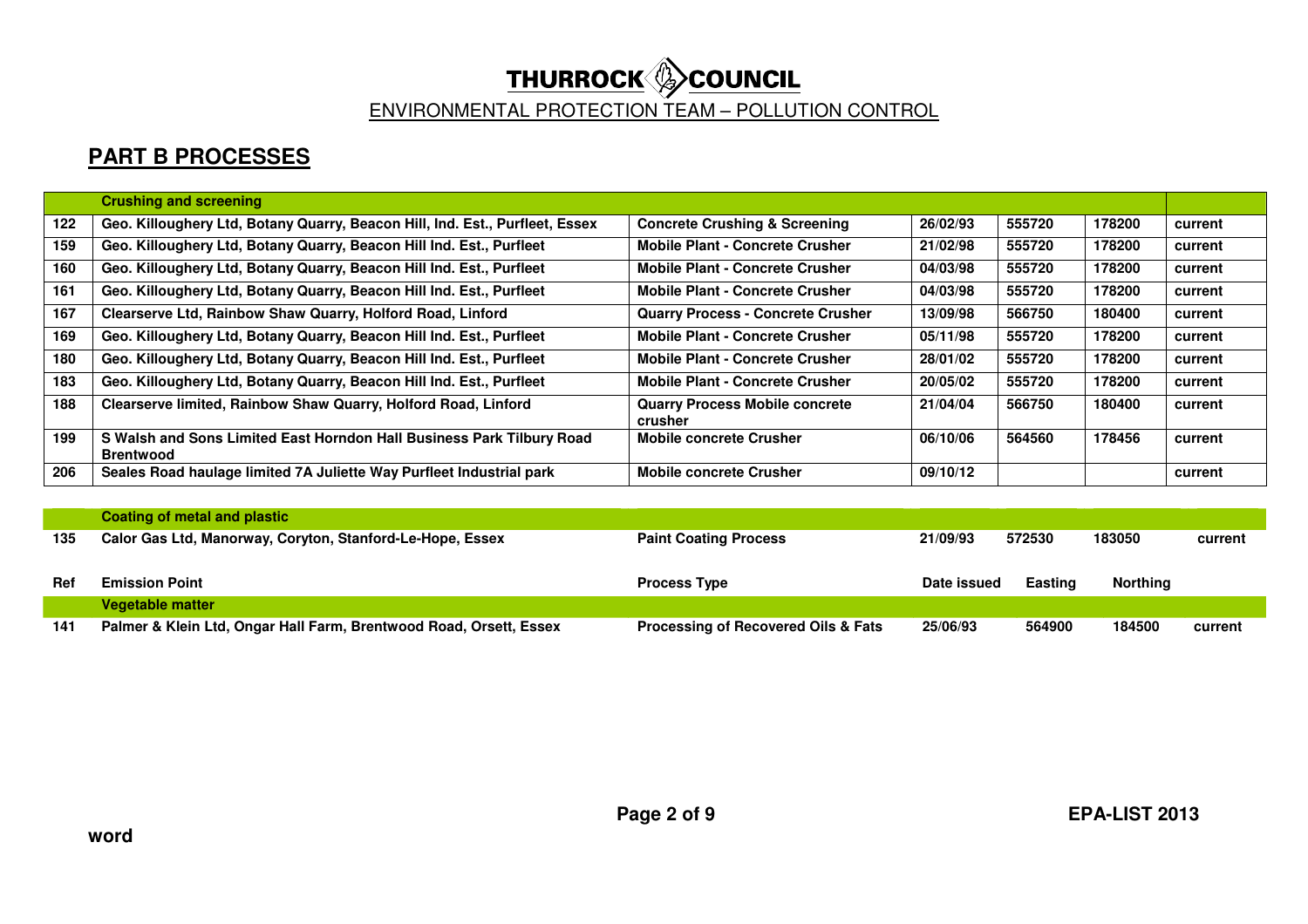|     | <b>Vehicle refinishers</b>                                                                        |                                    |          |        |        |         |
|-----|---------------------------------------------------------------------------------------------------|------------------------------------|----------|--------|--------|---------|
| 151 | West Thurrock Coach Works, Purfleet Industrial Estate                                             | <b>Vehicle Spraying</b>            | 25/09/95 | 554700 | 180000 | current |
| 152 | West Thurrock Coach Works Unit 2, Curzon Drive, Manor Way Industrial<br><b>Estate, Grays</b>      | <b>Vehicle Spraying</b>            | 13/08/96 | 562170 | 177390 | current |
| 153 | Enterprise Coachworks Limited. Riverside Industrial Estate, Oliver Close,<br><b>West Thurrock</b> | <b>Vehicle Spraying</b>            | 13/12/96 | 557800 | 177220 | current |
| 165 | <b>CdMP Limited, London Road Purfleet, RM19 1RP</b>                                               | <b>Vehicle Spraying</b>            | 08/09/98 | 556400 | 177500 | current |
| 185 | Balgores Motor 1982 Limited, Unit 3 Manor Rd., West Thurrock, Essex                               | <b>Respraying of Road Vehicles</b> | 11/02/03 | 559218 | 178073 | current |
| 187 | DWS Bodyworks, Magnet Industrial Estate, West Thurrock                                            | <b>Respraying Road Vehicles</b>    | 16/05/03 | 599218 | 178073 | current |
| 189 | Tony Le Voi, Frogmore Industrial Estate, Lakeside                                                 | <b>Respraying of Road Vehicles</b> | 22/05/04 | 558336 | 178225 | current |
| 203 | Spectrum Vehicle repairers Sandy Lane West Thurrock                                               | Vehicle resprayers                 | 10/10/08 | 558960 | 177831 | current |

| <b>Ref</b> | <b>Emission Point</b>                                                     | <b>Process Type</b>           | <b>Date</b><br>issued | Easting | <b>Northing</b> | current |
|------------|---------------------------------------------------------------------------|-------------------------------|-----------------------|---------|-----------------|---------|
|            | <b>Bulk terminals</b>                                                     |                               |                       |         |                 |         |
| 168        | Esso Petroleum Co Limited, Purfleet Fuels Terminal, London Road, Purfleet | <b>Bulk Petroleum Storage</b> | 25/03/99              | 556150  | 177550          | current |
| 170        | Vopak West Thurrock Terminal Adj. Dartford River Crossing                 | <b>Bulk Petroleum Storage</b> | 26/03/99              | 557650  | 176800          | current |
| 171        | Morzine limited. Coryton Bulk Terminal, Stanford-Le-Hope, Essex,          | <b>Bulk Petroleum Storage</b> | 25/03/99              | 574500  | 183000          | current |
| 174        | Kaneb Terminals Limited London Road, West Thurrock, Essex                 | <b>Bulk Petroleum Storage</b> | 09/03/99              | 560250  | 178650          | current |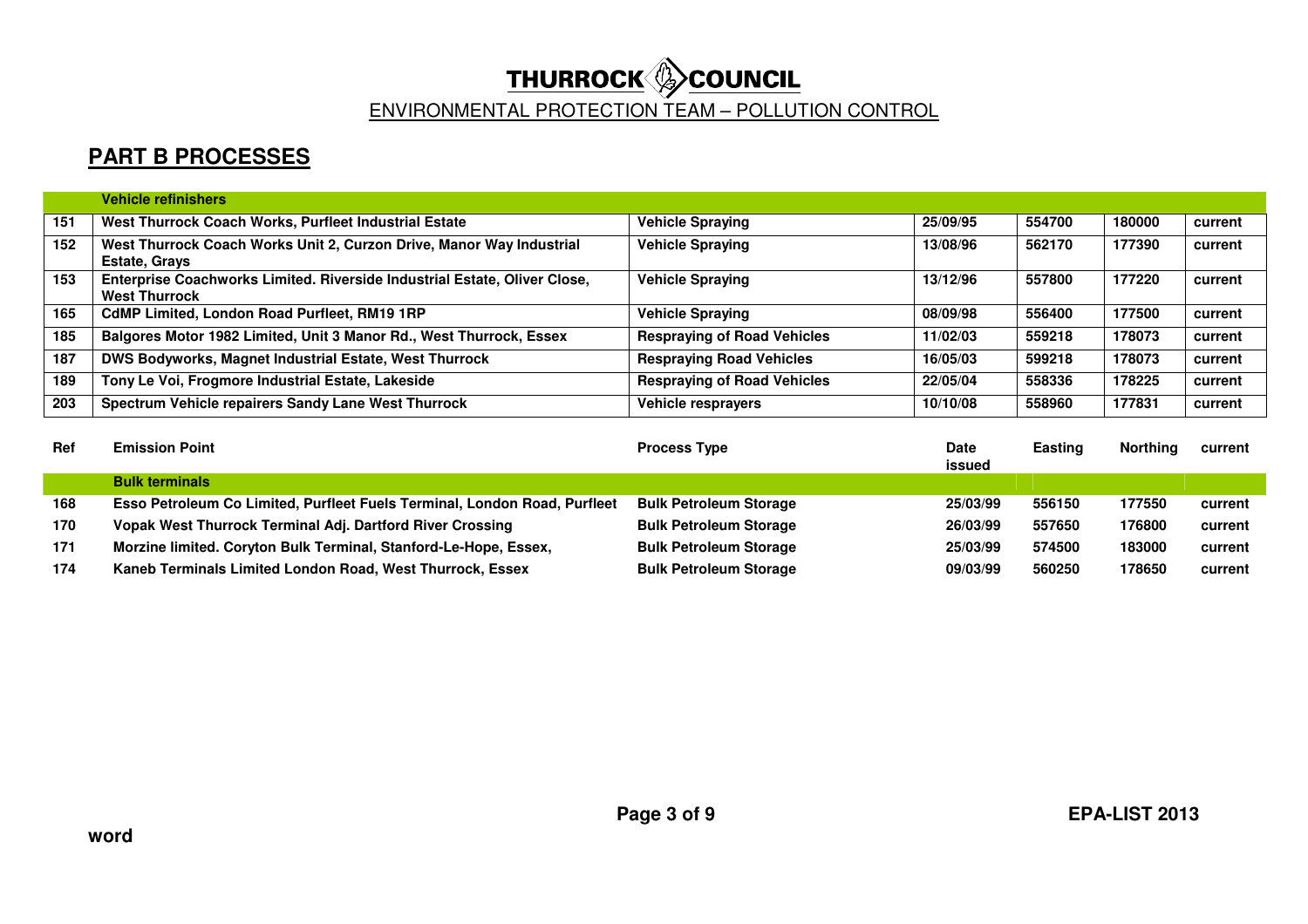|              | <b>Service stations</b>                                                     |                        | Date of      |         |                 |         |
|--------------|-----------------------------------------------------------------------------|------------------------|--------------|---------|-----------------|---------|
|              |                                                                             |                        | <i>issue</i> |         |                 |         |
| Ref          | <b>Emission Point</b>                                                       | <b>Process Type</b>    | 20/07/05     | Easting | <b>Northing</b> | current |
| <b>SS01</b>  | College Service Station 36/38 Southend Road, Grays, Essex                   | <b>Service Station</b> | 20/07/05     | 562260  | 178776          | current |
| <b>SS02</b>  | Aveley Service Station Purfleet Road, Aveley, Essex                         | <b>Service Station</b> | 20/07/05     | 556368  | 180244          | current |
| <b>SS03</b>  | ASDA Tilbury Petrol Filling Station Thurrock Park Way, Tilbury, Essex       | <b>Service Station</b> | 20/07/05     | 563063  | 177028          | current |
| <b>SS04</b>  | Tesco Stores Petrol Filling Station Cygnet View, Lakeside, Grays, Essex     | <b>Service Station</b> | 20/07/05     | 557993  | 178934          | current |
| <b>SS05</b>  | Stanford Autopoint, 26/28 Southend Road, Stanford-Le-Hope, Essex            | <b>Service Station</b> | 20/07/05     | 568530  | 182561          | current |
| <b>SS06</b>  | Orsett Cock North Petrol Filling Station A13 Eastbound, Grays, Essex        | <b>Service Station</b> | 20/07/05     | 566595  | 181930          | current |
| <b>SS07</b>  | Orsett Cock South Petrol Filling Station A13 Westbound, Grays, Essex        | <b>Service Station</b> | 20/07/05     | 566485  | 181683          | current |
| <b>SS09</b>  | Murco Service Station London Road, Stanford-Le-Hope, Essex                  | <b>Service Station</b> | 20/07/05     | 568009  | 182202          | current |
| <b>SS10</b>  | Granada Thurrock Services J30/31 M25                                        | <b>Service Station</b> | 20/07/05     | 557732  | 179517          | current |
| <b>SS11</b>  | Meads (Purfleet) Service Station London Road, Purfleet, Essex               | <b>Service Station</b> | 20/07/05     | 555940  | 178676          | current |
| <b>SS12</b>  | <b>Chafford Service Station Hogg Lane, Grays, Essex</b>                     | <b>Service Station</b> | 20/07/05     | 561132  | 178303          | current |
| <b>SS13</b>  | Sainsbury's Petrol Station Burghley Road, Chafford Hundred, Thurrock, Essex | <b>Service Station</b> | 20/07/05     | 559333  | 179394          | current |
| <b>SS14</b>  | <b>Star Daneholes Stanford Road Grays Essex</b>                             | <b>Service Station</b> | 20/07/05     | 562824  | 179242          | current |
| <b>SS15</b>  | Murco Service Station The Broadway, Dock Road, Grays, Essex                 | <b>Service Station</b> | 20/07/05     | 562443  | 177877          | current |
| <b>SS16</b>  | London Road Service Station 712 London Road, West Thurrock, Essex           | <b>Service Station</b> | 20/07/05     | 557797  | 177722          | current |
| <b>SS17</b>  | Chadwell Service Station 11/13 Brentwood Road, Chadwell St Mary, Essex      | <b>Service Station</b> | 20/07/05     | 564551  | 178620          | current |
| <b>SS18</b>  | Corringham Motoring Centre Church Road, Corringham, Essex                   | <b>Service Station</b> | 20/07/05     | 570903  | 183519          | current |
| <b>SS19</b>  | South Ockendon Express, North Road, South Ockendon, Essex                   | <b>Service Station</b> | 20/07/05     | 559504  | 183103          | current |
| <b>SS20</b>  | Central Garage, 31 Lampits Hill, Corringham, Essex                          | <b>Service Station</b> | 20/07/05     | 570735  | 183714          | current |
| <b>SS21</b>  | Wm Morrison Supermarkets plc, 1 London Road, Grays, Essex                   | <b>Service Station</b> | 20/07/05     | 561100  | 178040          | current |
| <b>SS 23</b> | Bell Corner service station London road Fobbing Essex                       | <b>Service station</b> | 11/08/06     | 570930  | 186318          | current |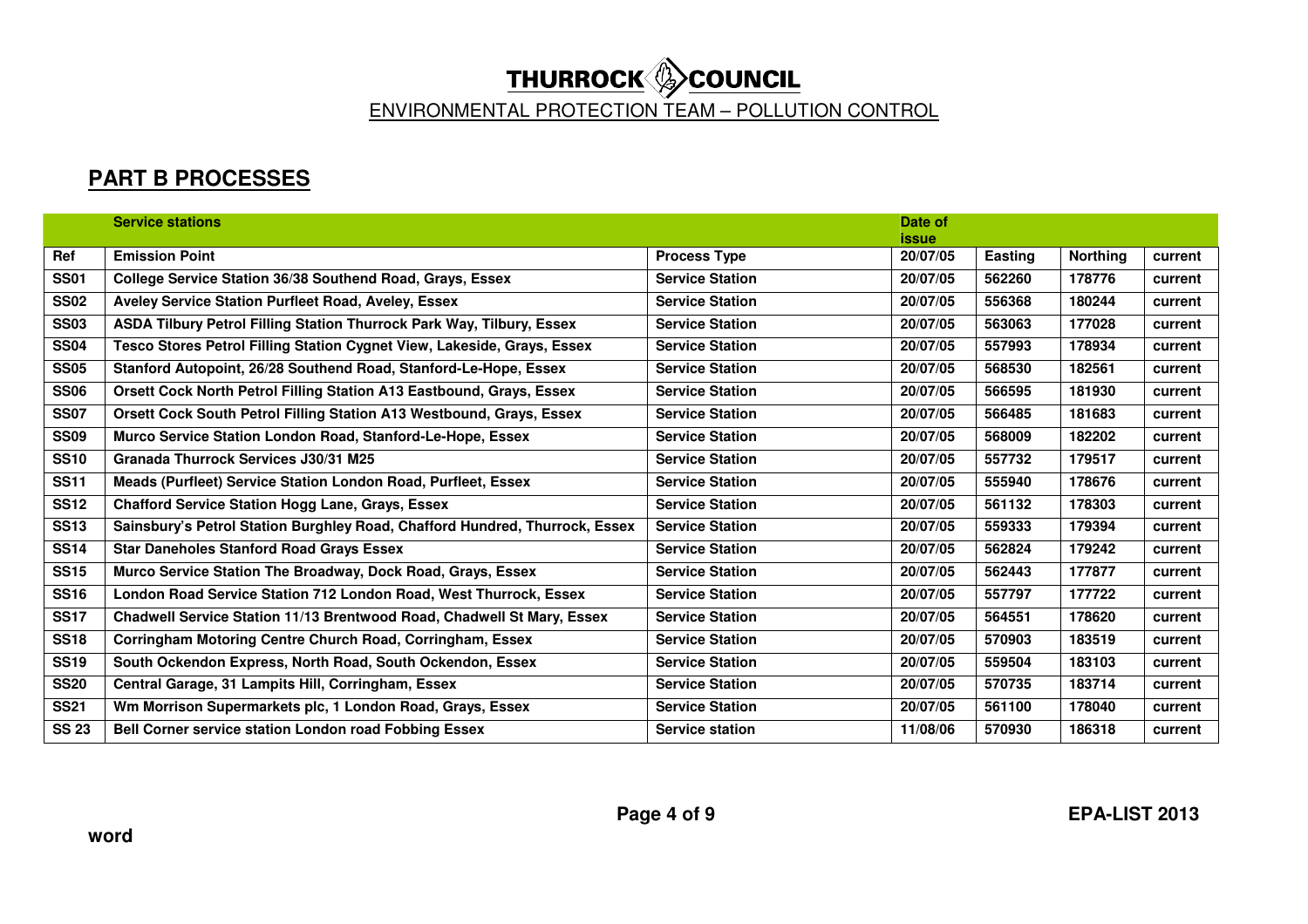|                 | <b>PART B PROCESSES</b>                                     |                    |          |        |        |         |
|-----------------|-------------------------------------------------------------|--------------------|----------|--------|--------|---------|
|                 | <b>Dry cleaners</b>                                         |                    |          |        |        |         |
| DC <sub>1</sub> | Royal Express Dry Cleaners 10 Kings Parade Stanford le Hope | <b>Dry Cleaner</b> | 22/09/07 | 568357 | 182392 | current |
| DC <sub>2</sub> | <b>Braiden Dry Cleaners 11 Calcutta Road Tilbury Essex</b>  | <b>Dry Cleaner</b> | 22/09/07 | 564150 | 176263 | current |
| DC <sub>3</sub> | Tip top Dry Cleaners 55 Lampits Hill Corringham             | <b>Dry Cleaner</b> | 08/11/06 | 570669 | 183769 | current |
| DC6             | Jems dry cleaners 59 Lodge Lane Grays                       | <b>Dry Cleaner</b> | 21/08/07 | 562476 | 179251 | current |
| DC7             | Jems Dry Cleaners Sainsburys Burghley Road Chafford Hundred | <b>Dry Cleaner</b> | 21/08/07 | 559327 | 179426 | current |
| DC8             | Sangana International 25 High street Grays                  | <b>Dry Cleaner</b> | 26/10/07 | 561431 | 177932 | current |
| <b>DC11</b>     | <b>Classic Dry Cleaners 15-17 The Broadway Grays</b>        | <b>Dry Cleaner</b> | 26/10/07 | 562348 | 177848 | current |
| <b>DC 12</b>    | Corringham Dry Cleaners Limited 18 Grover Walk Corringham   | <b>Dry Cleaner</b> | 27/08/09 | 569854 | 183437 | current |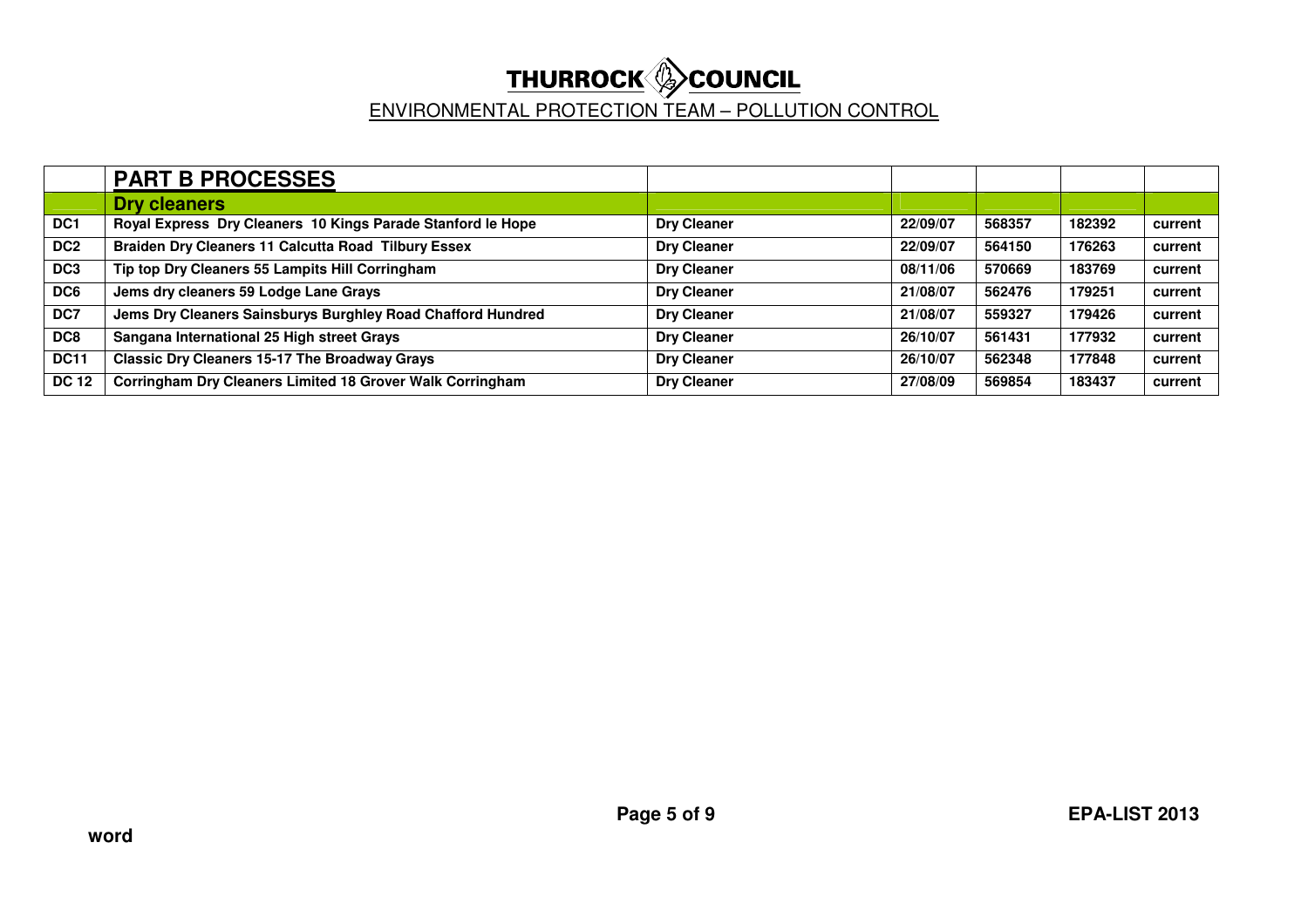|       | <b>A2 Processes</b>                         |                                          |                                                |  |         |
|-------|---------------------------------------------|------------------------------------------|------------------------------------------------|--|---------|
| A2002 | Kerneos Dolphin Way Purfleet Essex RM19 1NZ | producing cement clinker and bulk cement | down<br>graded from<br><b>A1</b><br>27/02/2013 |  | Current |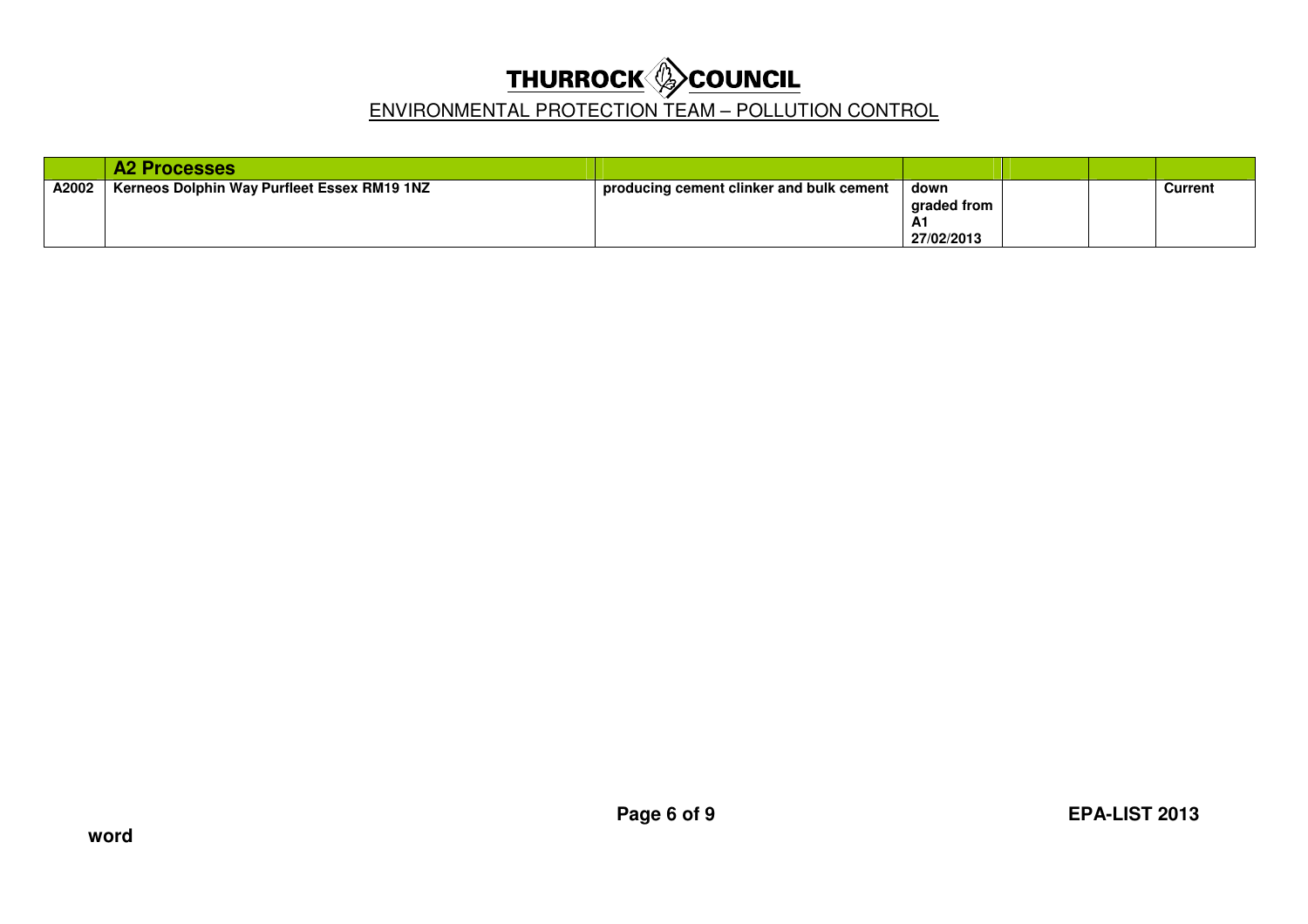## **REVOKED/Surrendered PART B PROCESSES**

| <b>Date</b> | Ref                   | <b>Former Emission Point</b>                                                                              | <b>Process Type</b>                                     | Easting | <b>Northing</b> |
|-------------|-----------------------|-----------------------------------------------------------------------------------------------------------|---------------------------------------------------------|---------|-----------------|
| 28/12/12    | 103                   | Hanson Building Products, Motherwell Way, West Thurrock, Essex                                            | <b>Aerated Concrete Block Prod.</b><br>(cement)         | 558150  | 178050          |
| 16/03/11    | 104                   | William Ball Ltd, Gumley Road, Grays, Essex                                                               | <b>Timber Process</b>                                   | 559880  | 177760          |
| 1.08/94     | 105                   | <b>Edwards Coatings Globe Works Grays Essex</b>                                                           | <b>Waste Oil burner</b>                                 |         |                 |
| 8/08/94     | 107                   | <b>Tilbury Transmission services Globe works Grays</b>                                                    | <b>Wase Oil Burner</b>                                  |         |                 |
| 11/07/00    | 112                   | Lafarge Redland Aggregates Ltd, Purfleet Depot, London Road, Grays, Essex                                 | <b>Road Stone Coating</b>                               | 557250  | 177300          |
| 21/06/11    | 119                   | Brett Concrete Ltd, Alpha Wharf, Magnet Ind. Est., West Thurrock                                          | <b>Concrete Batching Plant</b>                          | 559400  | 178250          |
| 09/03/01    | 120                   | <b>Tarmac Quarry Products Linford road</b>                                                                | <b>Cement batching plant</b>                            | 556000  | 178130          |
| 22/01/98    | 121                   | <b>Celcon blocks Limited</b>                                                                              | <b>Block manufacturer</b>                               |         |                 |
| 22/01/98    | 123                   | <b>Cory Environmental Mucking Warf Road Mucking</b>                                                       | Mobile crushing and screening<br>process                |         |                 |
| 23/11/10    | 124                   | Bardon Concrete, Botany Way, Beacon Hill Ind. Est., Purfleet, Essex                                       | <b>Cement batching plant</b>                            | 555850  | 178320          |
| 11/12/03    | 125<br>V <sub>5</sub> | Civil and Marine Slag Cement Limited London Road West Thurrock                                            | <b>Grinding blast furnace Slag</b>                      | 557150  | 177150          |
| 27/11/06    | 126                   | Cemex Packed Products Limited, Northumberland Road, Linford, Essex                                        | <b>Bulk Cement Use &amp; Sand Drying</b>                | 566850  | 179800          |
| 13/07/04    | 127                   | RMC concrete Products limited Wharf road Stanford le hope                                                 | <b>Block paving manufacture</b>                         | 569570  | 181470          |
| 18/05/10    | 128                   | Hanson Concrete Products, Beacon Hill Ind. Est., Botany Quarry, Purfleet, Essex                           | <b>Block manufacturer</b>                               | 555950  | 178250          |
| 22/01/98    | 129                   | Boral Edenhall concrete products limited London Road West Thurrock                                        | <b>Bloc manufacturer</b>                                | 557741  | 177568          |
| 27/2/99     | 130                   | Specialist Metal Services, Hume Works, Hume Ave., Tilbury, Essex                                          | <b>Metal Recovery (Non-Ferrous) By</b><br>Heat.         | 564590  | 176000          |
| 20/05/98    | 131                   | Maxwell Materials and quarry products Gibbs Wharf Grays Essex                                             | <b>Roadstone Coating</b>                                |         |                 |
| 22/01/04    | 133                   | R T Rate Limited Hogg Lane Grays                                                                          | Vehicle respraying                                      | 561130  | 178160          |
| 1/3/99      | 134                   | Blue Star Engineering, Arisdale Avenue, South Ockendon, Essex                                             | <b>Paint Coating &amp; Degreasing</b><br><b>Process</b> | 558830  | 181980          |
| 11/07/00    | 137                   | Lancaster Lakeside Ltd, Lakeside Est., Heron Way, West Thurrock, Essex                                    | <b>Paint Coating - Car Repairs</b>                      | 558700  | 178450          |
| 15/07/06    | 138                   | Proctor & Gamble Ltd, Hedley Ave., West Thurrock, Essex                                                   | <b>Distillation of Glycerine</b>                        | 559500  | 177350          |
| 24/01/06    | 136                   | Pura Foods Limited, London Road, Purfleet, Essex( NB Taken as A! Process By<br><b>Environment Agency)</b> | Refining & Modification of Oils &<br>Fats               | 556850  | 177150          |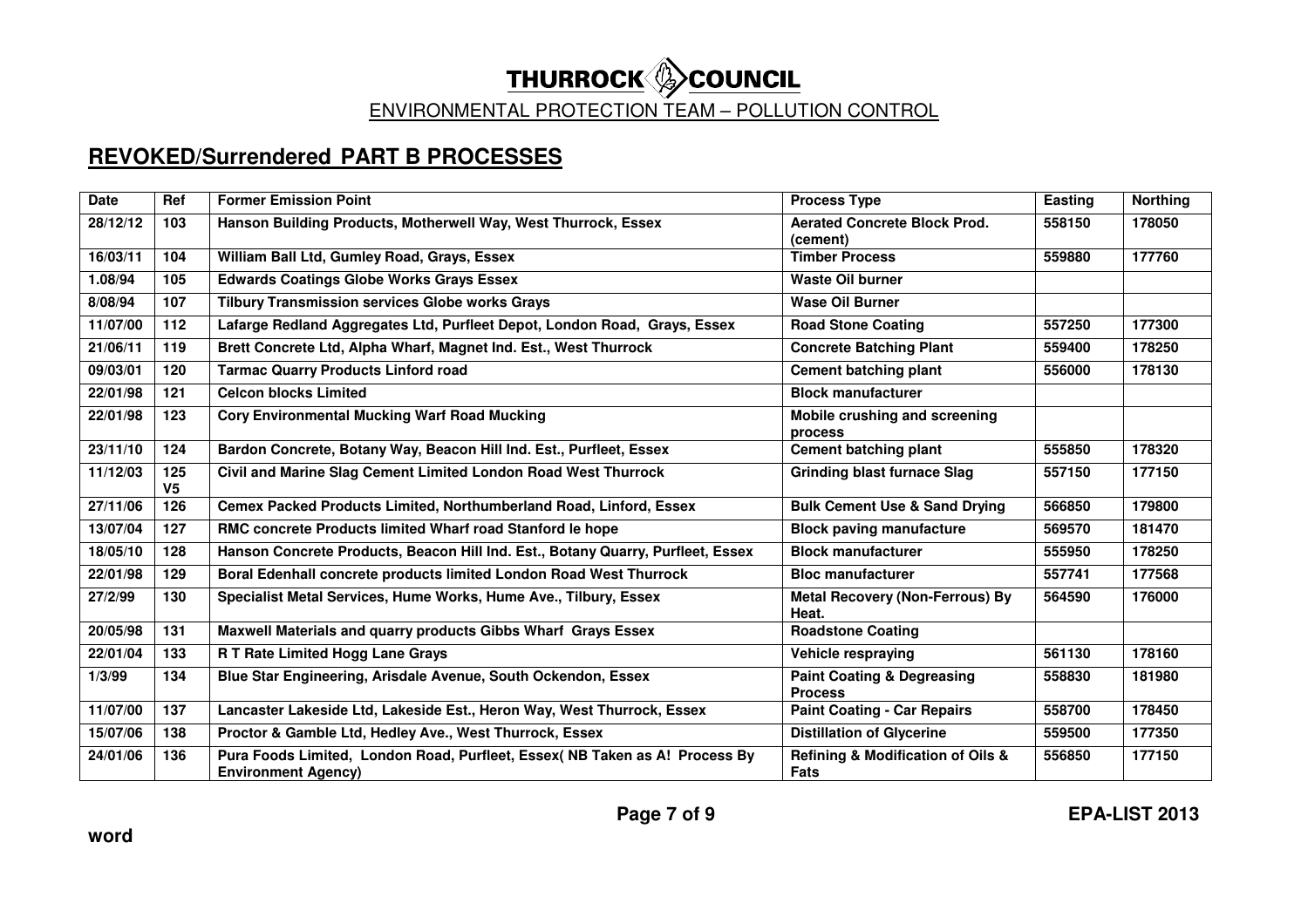| 15/08/06 | 138 | Proctor & Gamble Ltd, Hedley Ave., West Thurrock, Essex                                                                                 | <b>Distillation of Glycerine</b>                        | 559500 | 177350     |        |
|----------|-----|-----------------------------------------------------------------------------------------------------------------------------------------|---------------------------------------------------------|--------|------------|--------|
| 22/01/98 | 140 | Orsett Vehicle Repairers Argent east gate Grays                                                                                         | Vehicle respraving                                      |        |            |        |
| 22/01.98 | 142 | <b>British Bata Princess Margaret road East Tilbury</b>                                                                                 | <b>Rubber Process</b>                                   | 567750 | 178200     |        |
| 23/02/05 | 144 | <b>British Bata Princess Margaret road East Tilbury</b>                                                                                 | Coating of metal and plastic                            | 567750 | 178200     |        |
| 01/05/98 | 146 | <b>Stanton Rubber and plastics</b>                                                                                                      | <b>Coating metal and Plastic</b>                        | 557741 | 177568     |        |
| 05/07/07 | 147 | Proctor & Gamble Ltd, Hedley Ave., West Thurrock, Essex (Environment agency<br>have incorporated into new A1 permit technically linked) | 24 MW Steam Raising Boiler with<br><b>Plant</b>         | 559500 | 177300     |        |
| 21/04/10 | 148 | Calor Gas PLC, Manorway, Coryton                                                                                                        | <b>Gas Odourising plant</b>                             | 572530 | 183050     |        |
| 22/07/03 | 149 | DWS Body works Thames Road grays essex                                                                                                  | Vehicle respraying                                      | 561620 | 117460     |        |
|          | 150 | Marley Building Materials, Stifford Road, South Ockendon                                                                                | P.F.A. Storage (Coal product)                           | 558150 | 180650     |        |
| 17/08/00 | 154 | Ford Motor Company, Arisdale Avenue, South Ockendon                                                                                     | <b>Vehicle Spraying</b>                                 | 558900 | 182350     |        |
| 11/11/99 | 155 | P.W. Leeman Ltd., Globe Works, Grays                                                                                                    | <b>Aluminium Melting Process</b>                        | 562430 | 177950     |        |
| 09/06/03 | 156 | Gothards Landscape and land Reclamation, Sandhurst Road, Tilbury                                                                        | <b>Mobile Plant - Concrete Crusher</b>                  | 565230 | 176300     |        |
| 21/04/10 | 157 | National grid, Horndon, Essex                                                                                                           | <b>Gas Odourising Process</b>                           | 566080 | 183820     |        |
| 22/03/06 | 158 | John F Hunt (Plant Hire), Europa Park Magnet Road West Thurrock                                                                         | <b>Mobile Plant - Concrete Crusher</b>                  | 559420 | 577840     |        |
| 01/06/10 | 162 | Malling Precast Ltd, Wouldham Works, Wouldham Road, West Thurrock                                                                       | <b>Bulk cement Process</b>                              | 559970 | 177515     |        |
| 04/11/08 | 163 | Trelleborg Stanton, Admiral House, London Road, West Thurrock                                                                           | <b>Adhesive coating process</b>                         | 557741 | 177568     |        |
| 17/05/00 | 172 | Shell UK Ltd Oil Shell Haven Terminal, The Manorway, Coryton, Essex,                                                                    | <b>Bulk Petroleum Storage</b>                           | 572500 | 182200     |        |
| 15/05/02 | 173 | Select Plant hire Wouldham Works, Wouldham Road, West Thurrock                                                                          | <b>Mobile Plant - Concrete Crusher</b>                  | 559830 | 177550     |        |
| 27/05/03 | 175 | Blue Star Engineering, Arisdale Avenue, South Ockendon, Essex                                                                           | <b>Paint Coating &amp; Degreasing</b><br><b>Process</b> | 558830 | 181980     |        |
| 01/04/03 | 176 | BP Oil Co. Ltd. Coryton Stanford-Le-Hope, Essex,                                                                                        | <b>IRGKORebuorisatrioStBragess</b>                      | 574500 | 5745530000 | 183000 |
| 02/09/10 | 177 | Shell UK Ltd Oil Shell Haven Terminal, The Manorway, Coryton, Essex,                                                                    | <b>Bitumen Process</b>                                  | 572500 | 182200     |        |
| 26/01/10 | 178 | Geo. Killoughery Ltd, Botany Quarry, Beacon Hill Ind. Est., Purfleet                                                                    | <b>Mobile Plant - Concrete Crusher</b>                  | 555720 | 178200     |        |
| 23/12/08 | 179 | Trelleborg Stanton, Admiral House, 853 London Road, West Thurrock, Essex                                                                | <b>Di-isocyanate Process</b>                            | 557741 | 177568     |        |
| 09/05/08 | 181 | Select Plant hire Wouldham Works, Wouldham Road, West Thurrock                                                                          | <b>Mobile Plant - Concrete Crusher</b>                  | 559830 | 177550     |        |
| 22/04/04 | 182 | Tony Le Voi, Frogmore Industrial Estate, Lakeside                                                                                       | <b>Respraying of Road Vehicles</b>                      | 558336 | 178225     |        |
| 01/07/08 | 184 | Geo. Killoughery Ltd, Botany Quarry, Beacon Hill Ind. Est., Purfleet                                                                    | <b>Mobile Plant - Concrete Crusher</b>                  | 555720 | 178200     |        |
| 01/07/08 | 186 | Geo. Killoughery Ltd, Botany Quarry, Beacon Hill Ind. Est., Purfleet                                                                    | <b>Mobile Plant - Concrete Crusher</b>                  | 555720 | 178200     |        |
| 09/08/07 | 190 | Solectron Scotland Limited Building 3 Arisdale Avenue South Ockendon                                                                    | Vapour degreasing                                       | 558576 | 181974     |        |
|          |     |                                                                                                                                         |                                                         |        |            |        |

**Page 8 of 9 EPA-LIST 2013**